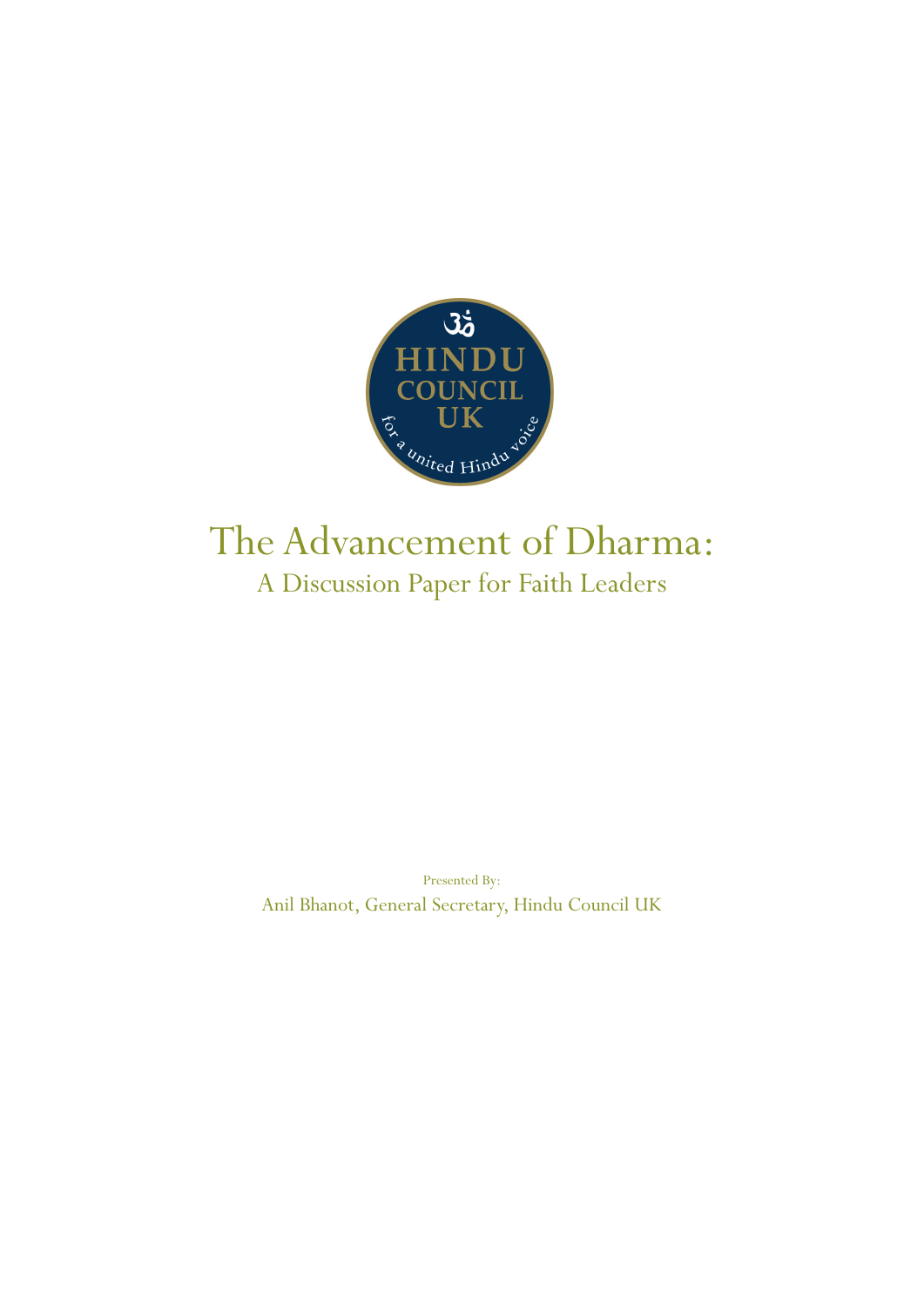# Religion.

It has become a word more likely to engender disrespect and fear than a sense of communion with the Divine, of a system of belief that works for the good of both individuals and society. For many, religion is no longer a way of life that provides moral values, encourages us to share peace with our neighbours and allows us to rest in the certain knowledge that God is watching over us, guiding our steps through life, waiting until that beautiful day when he will call us back home.

Instead, according to a survey released as I write, religion is seen as harmful by nearly half the population. This news comes in the wake of round-the-clock media coverage of 'religious' wars and a series of books attacking religion and the very idea of God. Indeed, in some sections of the media and for many in public life, attacking, ridiculing and demonising religion has become not just a new national sport but also a professional sport for many.

The result has been a backlash by faith communities who, feeling the heat of such attacks and knowing the strength and splendour and intrinsic good in their faiths, understandably fight back. Sadly, attacks from some more fundamentalist quarters have not been limited to secular authorities but have extended to other faith communities too. Instead of showing solidarity with other believers and working with them to counter the spectre of secular fundamentalism, they put each other under siege, re-doubling their missionary efforts to win as many converts as possible to their own particular brand of dogma.

Then the wheel turns full circle; far from increasing spiritual understanding and compassion in our world as must surely be our aim, new converts argue passionately that theirs alone is the 'true religion' and, in seeking to force their beliefs on others, intolerance and sometimes violence grows and they play into the secularists hands.

 This is why I argue in this paper for exploring 'Dharma,' the Buddhist, Jain, Hindu and Sikh concept of 'righteous duty' to oneself, to others and to God. Dharma, when truly integrated into an individual's life, respects differences. This is a practice and attitude I feel there is an urgent need for right now. To this end, this paper calls for Dharma to be put back at the heart of the Indogenic faith traditions, and asks whether there is something the Abrahamic faiths can take from the idea.

It is not my wish to denigrate in any way the Abrahamic faiths, simply to speak from within my own faith tradition to explore a potential way forward that may bring us out of an era of religious conflict and intolerance and into a golden age in which we can all celebrate God on earth, in peace.

# Exploring Dharma

Hinduism is a 'Dharma;' a word that all the religions emanating from the Indian subcontinent are familiar with and referred to by. Strictly speaking, Hinduism is not a 'religion' at all, but a Dharma, as are Buddhism, Jainism and Sikhism.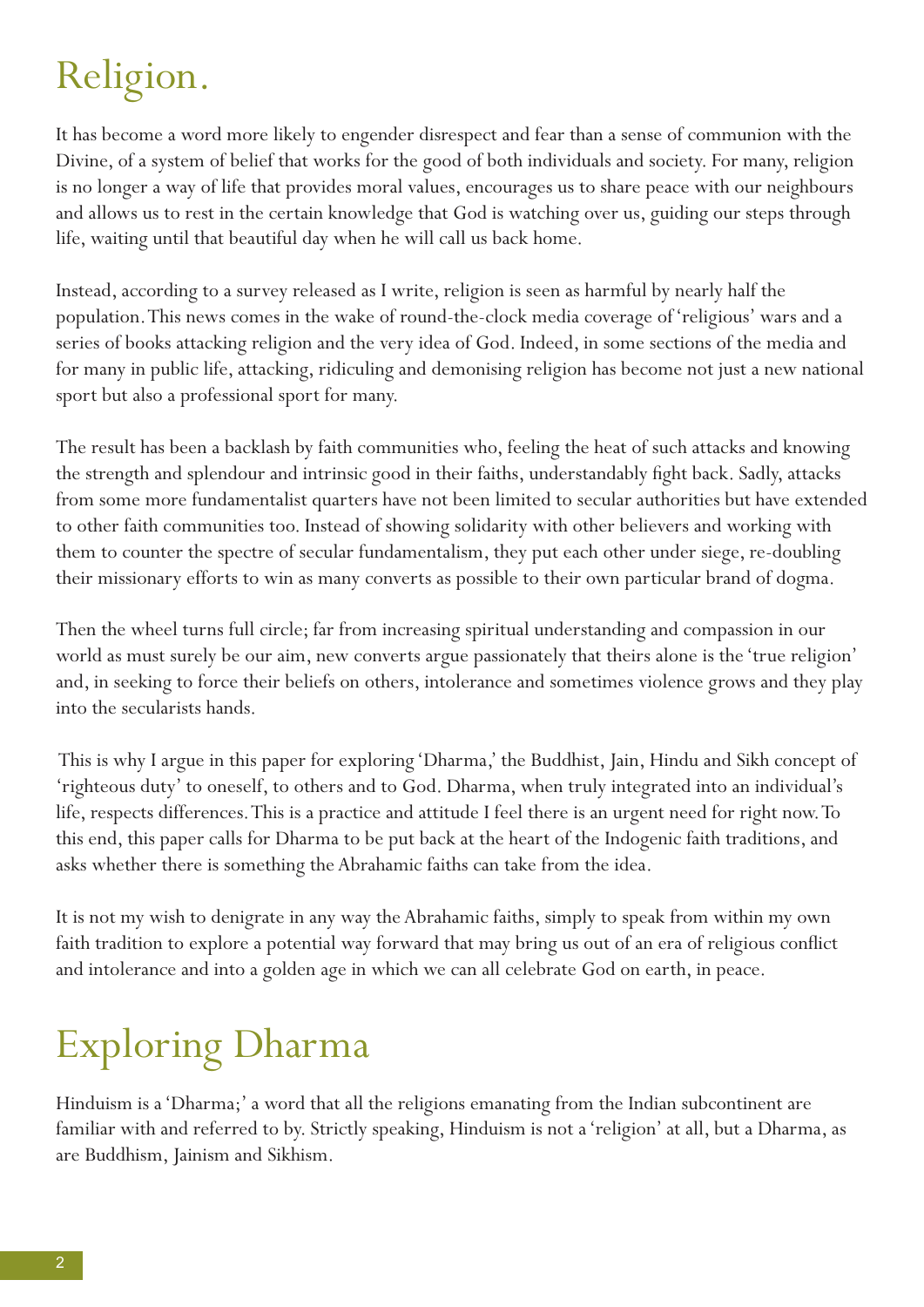The word 'Dharma' combines religion and philosophy. Although the word 'religion' has been used as a direct substitute for 'Dharma,' they are not one and the same. They mean different things. This is why our Swamis, Saints and Gurus dislike Hinduism being referred to as a religion, because it is much more than that.

The four Dharmas of Hinduism, Buddhism, Jainism and Sikhism differ from each other in many ways but agree Dharma is the righteous duty to oneself, to others and to God.

In Hinduism, God is the attributeless entity That (Tat or Brahman), or the Hindu Trinity of the same Almighty God in manifestations with attributes in the Male - Vishnu, Shiva and Brahma, and in the Female - Luxmi, Parvati and Saraswati.

In Jainism, God is the perfect entity and in Buddhism the indescribable non-entity or a non-theistic phenomenon reachable through the Middle Way. In Sikhism, God is V\_higur\_, a single, personal and transcendental creator.

Dharma respects all differences. This includes, in Hinduism, secularism and the non-believer. In Hinduism, respect for humanity or for the "other" is stretched to its limits in the practice of Dharma. It is not so in the practice of Religion.

Often, Dharma is used as shorthand for 'way of life.' However, I believe we need to understand and promote the word 'Dharma' as a word in its own right and accord it an independent place within the English language.

Professor B N Hebbar, a Hindu academic, has kindly provided the following etymology of the words 'religion' and 'philosophy,' for which I am grateful: -

People think that the word "religion" is English. Well, it has become a part of the English language. However, its origins lie in the Latin language. Latin is related to English in that they belong to the same general linguistic family though they belong to different subfamilies.

The English language itself is a mixture of many languages. Its base is Old Anglo-Saxon, a Germanic tongue, and most of its vocabulary comes from here. The second layer of borrowing comes from Old Celtic with whom the Anglo-Saxons mixed coming from Northwestern Germany and the Jutland region of Denmark and entering the Celticoccupied British Isles via Holland. The third layer of borrowing comes from Norman French. The fourth layer of borrowing [though not chronologically so] are from the classical languages of Europe, i.e. Greek and Latin. Like most European languages, Greek and Latin were used for sophisticated terminology.

The words "religion" and "philosophy" are examples of such borrowings.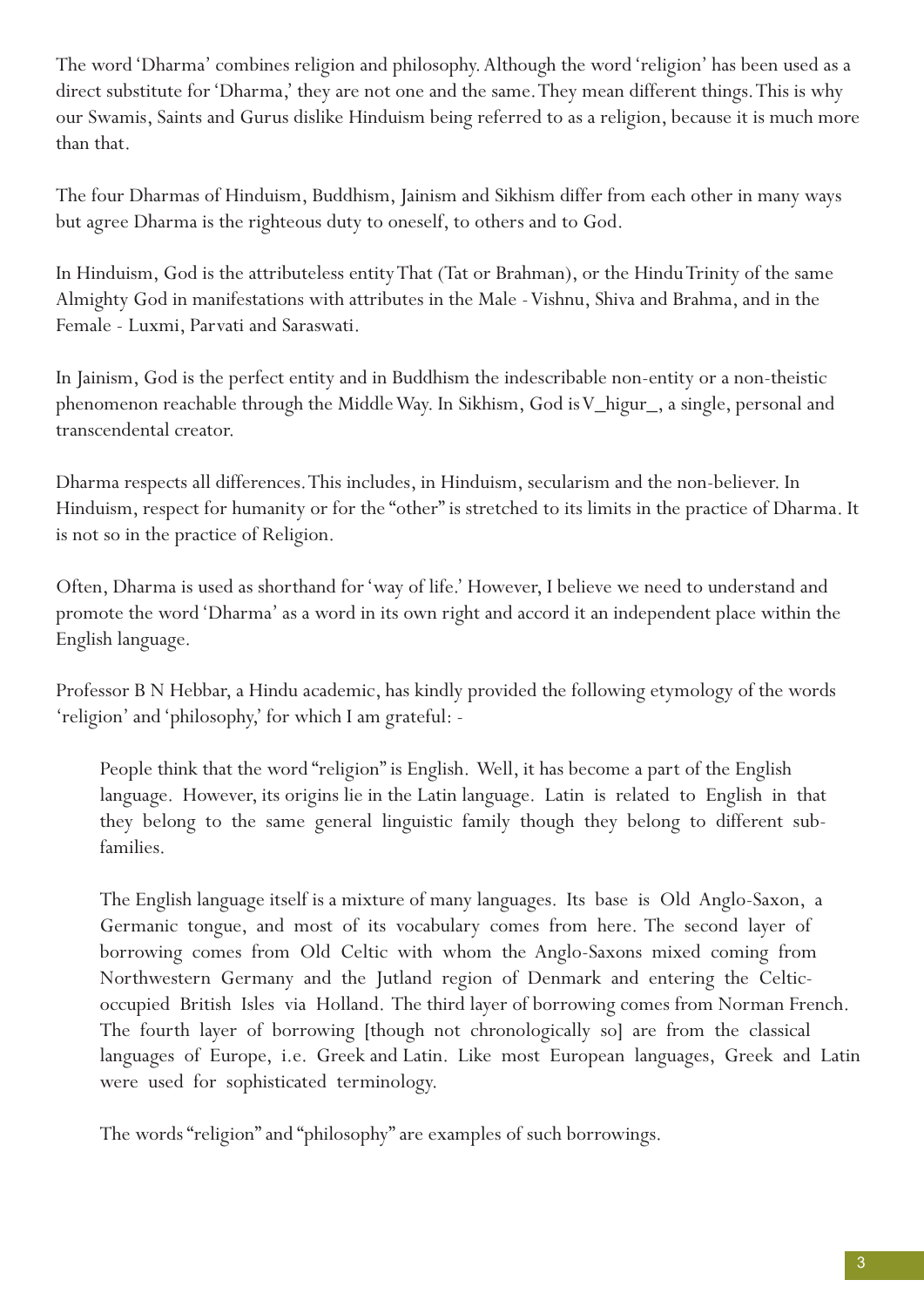#### Etymology of "religion"

"Religion" is a Latin term. This is how it can be broken down. "re" [prefix] meaning "again" "lig-"[stem] from "ligare" meaning "to bind" "ion" [suffix] meaning "act of"

Therefore, the term "religion" literally means the "act of binding again". There's absolutely nothing spiritual about the term at all, etymologically. However, it became the chief word for signifying all that is spiritual in the English language, and it remains so to this day.

#### Etymology of "philosophy"

"philosophy" is a Greek term. This is how it can be broken down. "Phil-" [stem] meaning "love" "o" [connecting vowel] used purely for facilitating pronunciation "sop-"[stem] meaning "wisdom" "y" [suffix] meaning "quality of"

Therefore, the term "philosophy" literally means the "quality of the love of wisdom". Thus, unlike the term "religion", this one has some bearing to the topic content it is intended to signify.

#### Comments on the term "religion"

If religion literally means "to bind again", then isn't religion doing the opposite of what is supposed to, i.e. to liberate or to redeem?

The "binding again" refers to many things: A] re-binding one to a community of committed believers B] re-binding one to a set of beliefs and values C] re-binding one to a spiritual awareness and experience

D] re-binding one to certain disciplines and exercises

In other words, religion binds one to ultimately liberate one. It's not a paradox. The following words of Shakespeare comes to mind in trying to understand this: "I must be cruel, only to be kind." [Hamlet, Act 3, Scene 4, line 194].

It also brings to mind the old Miasma axiom: "karma binds and karma liberates." What is being said here [in the context of the Miasma system which regards Karma as the highest form of sedan] is that Karma when done selfishly, binds. And the same Karma done selflessly liberates.

This analysis is interesting and accords with my view that Dharma is a combination of religion and philosophy, both the 'act of binding and 'the quality of the love of wisdom,' as Professor Hebbar puts it.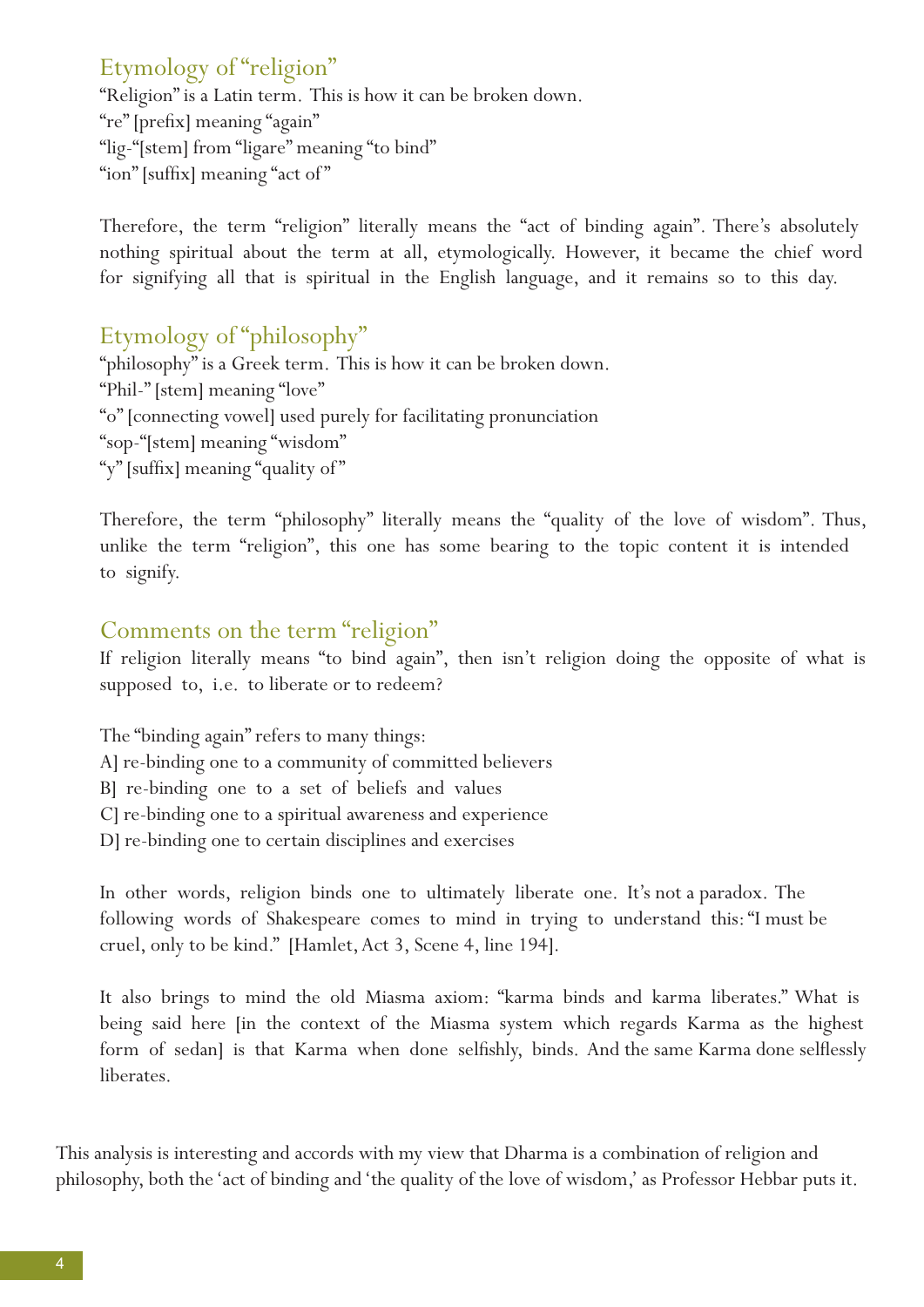It is commendable that Professor Hebbar, in his commentaries, sees religion as being binding to be ultimately liberating. However, while this might well be true for a few enlightened souls, I do not believe it is so for the vast majority of religious adherents.

# The Difference Between Dharma and Religion

Dharma is sometimes referred to as 'righteous living' or 'a righteous way of life' and at other times it is referred to as 'one's duty towards righteousness.' Sometimes it is simply referred to as 'truth;' sometimes as 'the narrow path to salvation;' sometimes as 'right action' within the context of Karma and sometimes as 'justice.' Whatever understanding you choose, clearly it is much more than prayer or religious activity; it is a phenomenon interwoven into every moment of our living.

Personally, I see Dharma as the righteous duty to oneself, to others and to God at every moment of one's life. So, how we act in any given circumstance lies in weighing up one's duty to all three elements of Dharma – a trinity of choice requiring the most razor sharp faculty of reason coupled with a faith which goes beyond reason.

There are many practical differences between Dharma and Religion: -

#### 1. Dharma does not seek to have the monopoly on God. Religion takes exclusive rights for God.

Although many enlightened and theologically educated believers think otherwise, too many adherents to Christianity, Judaism and Islam claim that theirs is the only path to salvation. This is a fundamental difference between Dharma and religion. Religion of itself does not owe a duty of care to 'the other' unless this is interpreted as an imperative to convert them to the 'truth' so they may have salvation or for humanity. Occasionally 'charity' is considered to be part of a religious duty to others, although questions may need to be asked as to whether charitable motives are intrinsically good acts or whether they are in fact simply a means to the end of conversion.

#### 2. Religion may teach us to love our neighbours but rarely does it teach us to love our enemies.

Dharma teaches us to do just that for, in fulfilling our duty to ourselves, to others and to God, in respecting the inter-connectedness of life in the omnipresence of God (or in the case of Buddhism the entity unknowable) this becomes unavoidable.

Of course, the teaching of Jesus could in this regard extend to loving the enemy, if we accept our neighbours may be our enemies. Instead (notwithstanding the slight positive relaxation on this point in the Protestant tradition) the Church promoted a message that may imitate Dharma in saying God is omnipresent, omnipotent and omniscient, but goes on to preach the idea of an eternal hell for its enemies where, by implication, God is not present and neither is he in control.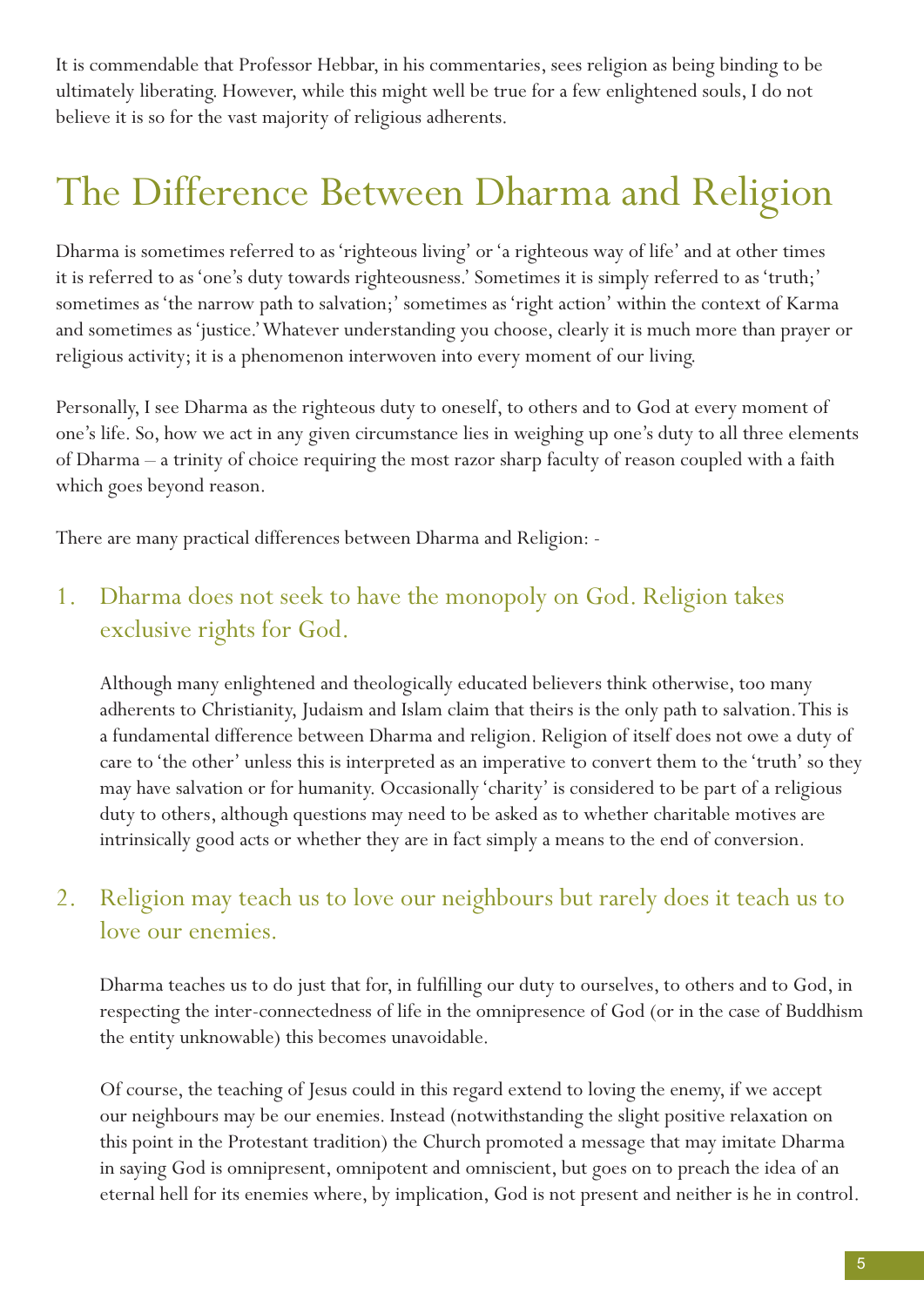#### 3. Dharma sees a divine spark in everything. In the Abrahamic faiths only humans have a soul.

The Dharmic faiths consider all life to be sacred and agree that all life has an atma or soul, including animal life. In Dharma, God is fully omnipresent in all living things, not just humanity. Dharma also believes in the inter-connectedness of all life whereas the Abrahamic religions appear to suggest that all non-human life was created for the benefit and pleasure of mankind alone. From a Hindu perspective, to discriminate against the 'lower' forms of life would suggest a lack of understanding of the nature of spirituality and an undue emphasis on the material world.

4. Dharma believes in the doctrine of reincarnation as the soul evolves through many incarnations in perhaps millions of species until it is born within humankind and can potentially receive the ultimate salvation of 'Moksha.' Religion is centred on one life only.

Although this difference of one or many lives does not directly contribute to this debate between Dharma and Religion, it is worth pointing out that the difference in approach highlights why some religions feel the need to condemn the adherents of other faiths to an eternal hell, again highlighting the difference between a binding religion and an accommodating Dharma.

Indeed the doctrine of Karma leaves the concept of morality as a gradual evolution into what becomes an instinct in humans at the human stage of birth and its sharpness further evolves through karmic experience alone. Religion on the other hand seems to take the role of dictating what it thinks should be the moral viewpoint. So while in Dharma the concept is quite fluid, it ends up becoming a dogma in Religion, perhaps due to a one life notion.

#### 5. Dharma teaches responsibility for personal action through the doctrine of Karma. Religion offers salvation through confession and absolution alone.

As Professor Hebbar noted, Karma, when performed selfishly, can bind. But, if done righteously liberates as God absolves the bondage of sin through any righteous action. In this context, Dharma also advocates repentance but only as a single stage towards God's ultimate grace while, in contrast, religion believes confession to be the central requirement for God's grace – consider early disagreements between St Paul and St James regarding 'faith' and 'works' and the arguments of the 16th Century Reformation.

#### 6. Dharma teaches renunciation of the ego through free will. Religion requires submission to God.

Apostasy is a crime under Islam. Is this not forced submission? In which case, how can it be Godly?

In a recent case in Malaysia a Muslim woman who married a Hindu and converted to Hinduism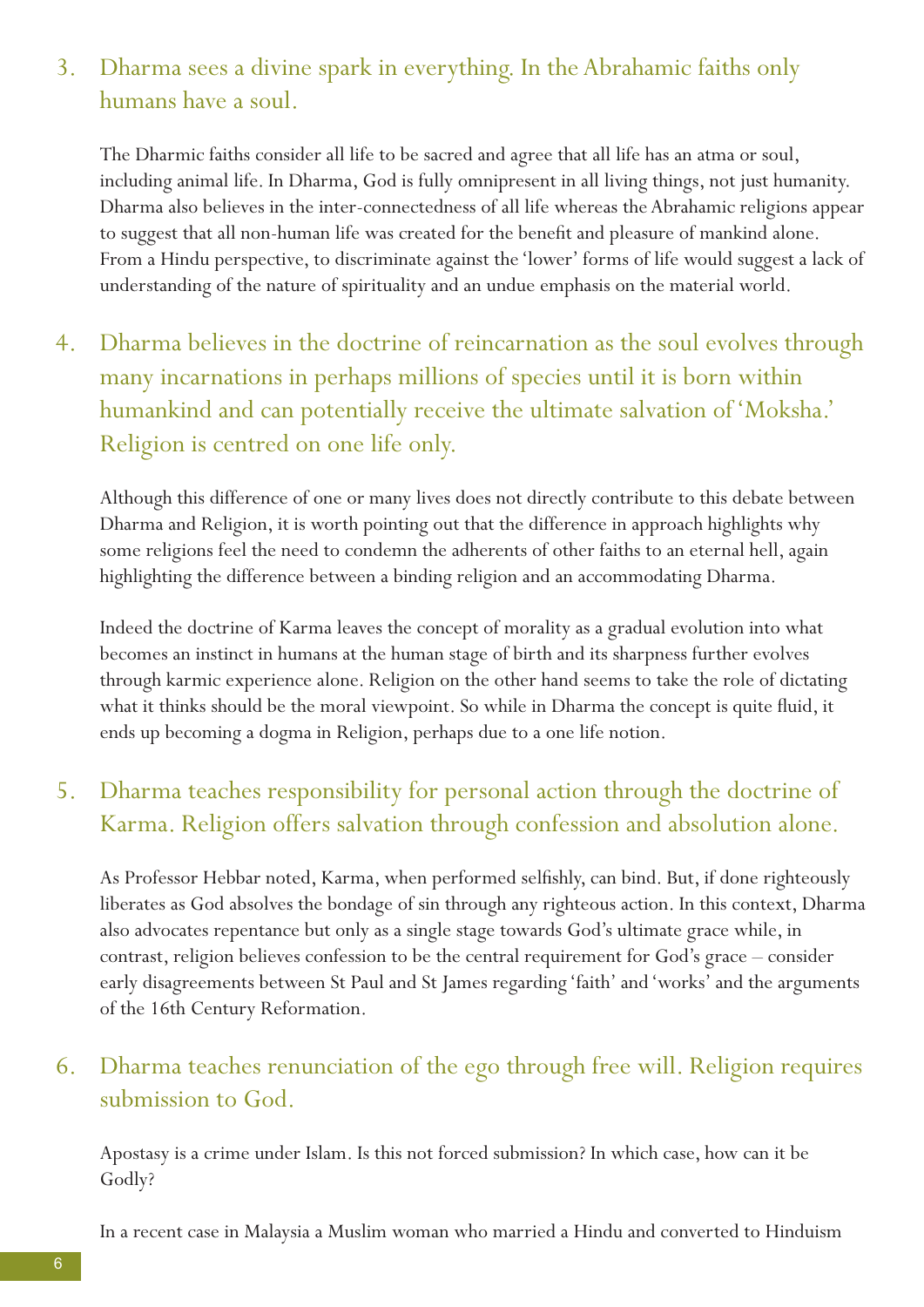was put in jail for apostasy. "If we allow conversion from Islam then we are finished," said a Muslim leader on Al-Jazeera television.

It is a little wonder that secularists call God a delusion. It seems to me that people who do not know the spirituality of their religion have become advocates of it and they are fighting on a dogmatic & materialistic front rather than a very natural & spiritual one.

Our wiser spiritual leaders need to speak up. I am angered by the fact that the more spiritual Imams keep silent. Even in 21st century Christianity, the battle between orthodoxy and heresy rages still and most Church leaders allow it to. Despite the power of the church and the size of the pool of believers, independence of thought is still suppressed and those who sit in the pews too often are fed a diet of orthodoxy that the learned in the faith have long since questioned (consider the case of the former Archbishop of Durham's comments on Christ's Resurrection). We need not be afraid of debate – God is far bigger than our arguments. The Times last year highlighted the case of a Christian Minister who worships both Jesus and Ganesh. This alone must surely raise questions for those of us interested in the 'Truth.'

# The Case for Dharma

The Religions of the middle-east, namely Judaism, Christianity and Islam are called the 'Religions of the Book, or the 'Abrahamic' faiths. Meanwhile, the religions of the Indian Subcontinent are not part of 'The Book.' Indeed, it is only recently that our religions have acquired the status of recognised 'World Religions' as opposed to the pagan irrelevancies they were once considered to be by Abrahamic missionaries.

Recently an eminent Christian Minister told me that a Muslim Imam had suggested to him that they ought to try and bring in Hinduism into 'The Book' of religions, given our own ancient scriptures. Perhaps I should be flattered, as the Imam proposed something positive for unity. I am certainly grateful for his kind comments. However, it would be unfair also to allow what I believe would be the denigration of Dharma into Religion until what I see as a predatory element in much religious activity is weeded out.

Nevertheless the Imam's suggestion carries foresight and must be considered for the value it could bring to the overall unity of faith. For instance, many ignorant Muslims and Christians, particularly those on the predatory, missionary trail, liken Hinduism to idolatry. Such a fundamental misunderstanding of Hinduism and Hindu worship must be challenged; in any event, could not we Hindus argue that the fanatical devotion some followers show to one particular, limiting belief system is far more idolatrous and therefore of far more concern?

### The Problem of Conversion

The expansion of Christianity and Islam, when done through the destruction of other world religions through missionary 'persuasion' is contrary to the Hindu Dharma. I also believe it is against God's law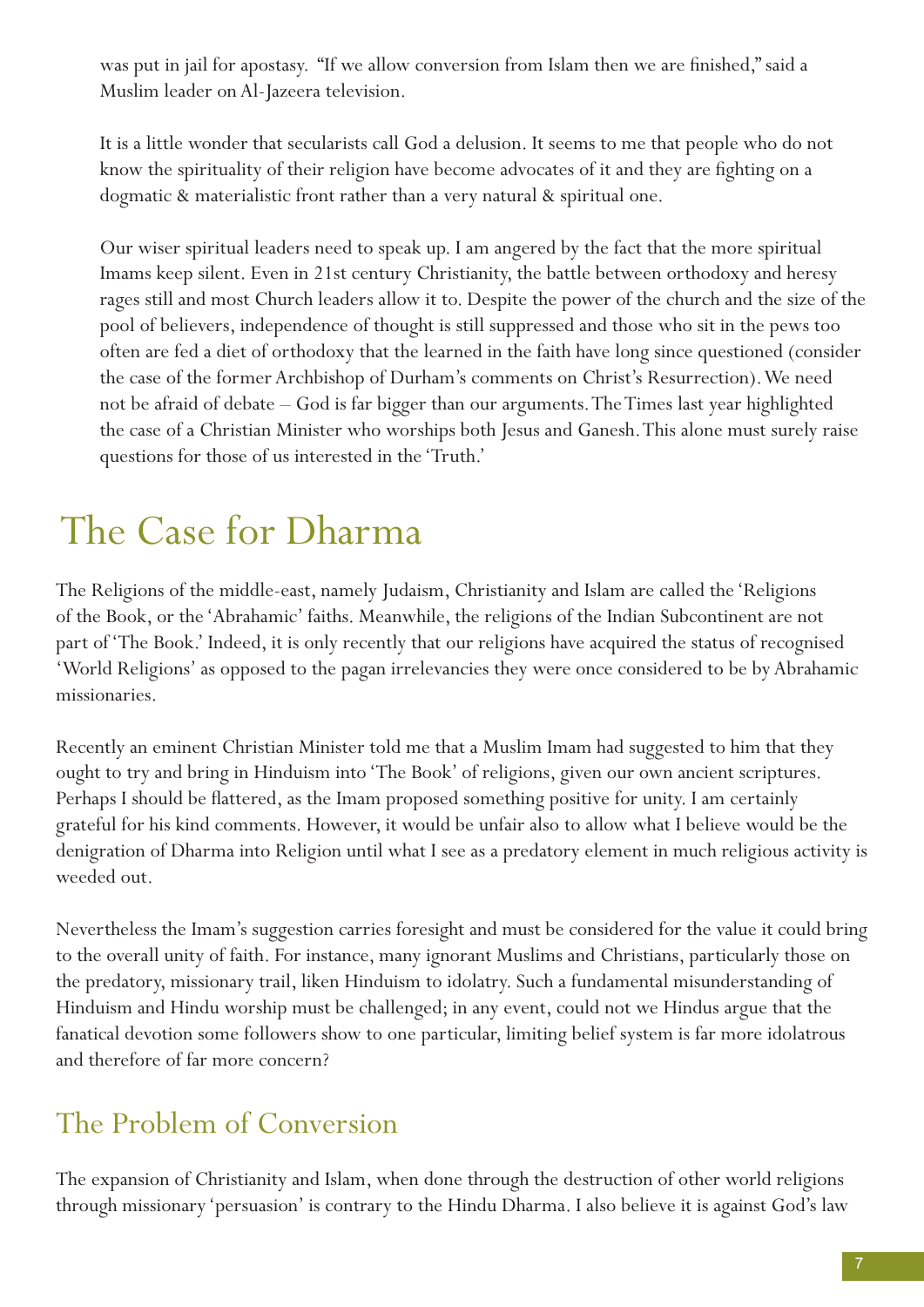of love as all main faiths understand it. Instead, I believe such missionary activity is done only out of love for oneself, perhaps as part of some misguided theological duty to secure a place in Heaven, or in order to quell any actual doubt among believers that their own faith is misguided, or to prove to God that they are 'true' believers. Rarely, I believe, is missionary activity of this kind the result of a from the heart desire to love or exercise a loving duty to the other. Therefore, it does not pass the test of Dharma.

Dharma respects the spirituality of other faiths while Religion at best tolerates others and at worst condemns them. Dharma does not seek to persuade other God-loving people to convert to its own brand label. Religion proselytizes even to others within its own club!

I find it hard to comprehend why, in the 21st Century, Christian zealots still damage Hindu temples. Only two months ago, a group of vandals allegedly shouting: "we are the blood of Jesus, you are idols," desecrated a temple in Trinidad, damaging several deities.

Three months ago, Jihadists killed 11 Hindu pilgrims innocently visiting the Amar Nath Temple in Kashmir. Is this an act for God or Allah? If so, then let the Imams and Ayatollahs of this world declare it openly. If not, let them denounce the senseless killings of innocents as not the 'will' of any God.

I am saddened by the perversion of wise, ancient, spiritual teaching; the damage that is done when faith becomes religion.

Sufi Islam has followed the Vedic lineage of one God, Brahman, simply using the Arabic name of Allah long before Mohammedanism. Likewise the Vedic monks' chant of "Om, Shanti, Shanti, Shanti" – peace three times for oneself, for the other and for the paranormal (not God) – was preached by the Sufi saints. That was Dharma. In contrast, the talk of Jihad, a beautiful, wholesome idea of internal struggle to advance personal spirituality, has become an external fight to win land and converts. The fatwa too, originally an edict delivered only when Muslims had sought advice and a ruling, has since become a hammer to nail and silence those who threaten the expansion of Islam.

Because religion often speaks contemptuously to those whom it considers to be worshiping 'false gods' and does so without knowing anything of others' scripture, I believe it is time for us, as faith leaders, to re-appraise our teaching on missionary activity.

I believe that to seek to convert already God-loving people to another faith is a sin, an evil act done simply to advance one's own club. I believe it should be made a crime under international law. Last month in Northern Iraq the Zaheedis who do not believe in Islam and have an ancient system of belief in God were bombed for being non-believers, infidels. Surely this destruction of humanity cannot be what God wills.

#### Conversion and Politics

Dharma emphasises the need for spiritual leadership as distinct from political leadership.

In religion, such leadership seems to be mixed to the point of confusion. Here at the Hindu Council UK, we have had cause recently to express our concern about activities of the missionary organisation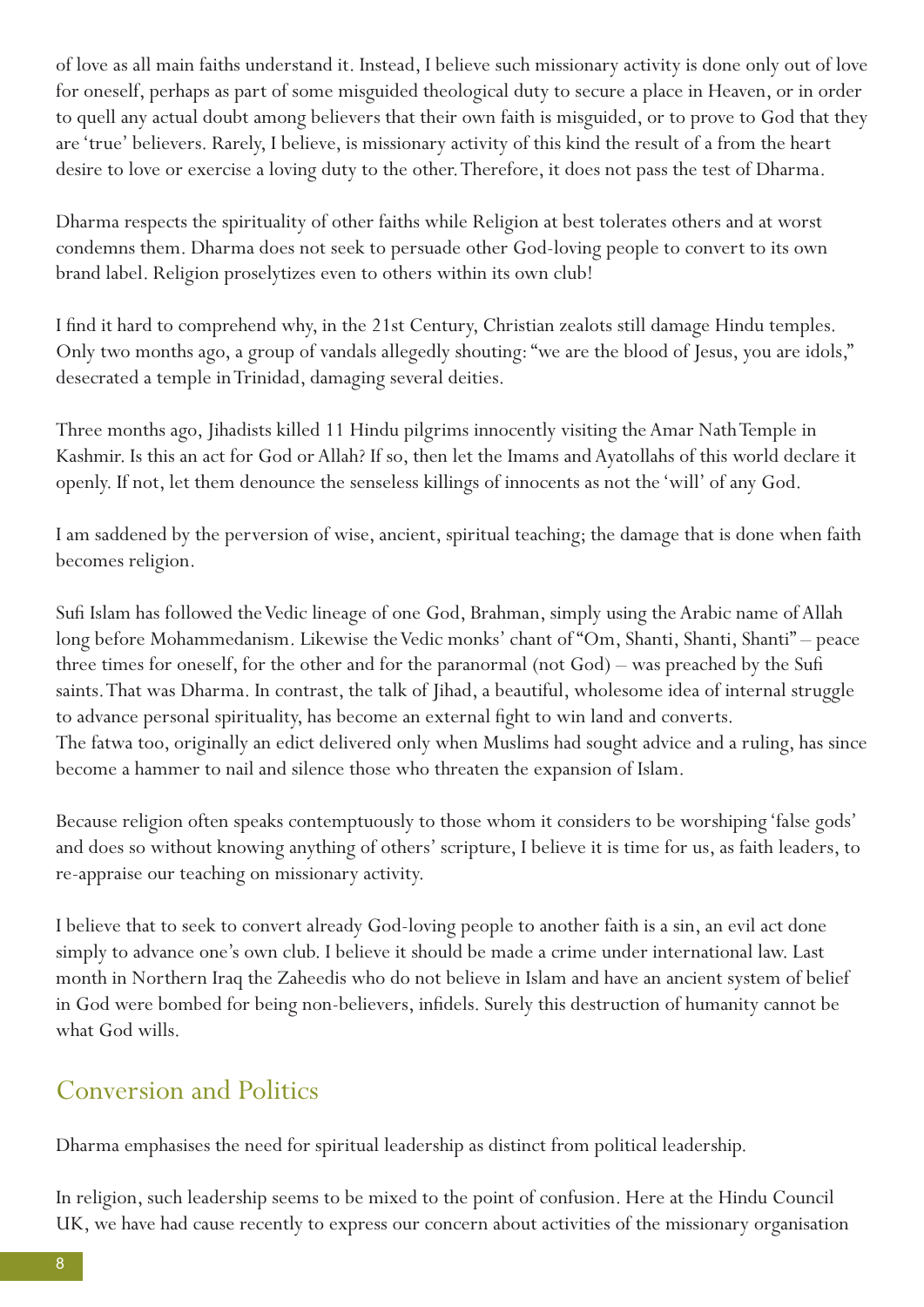Christian Solidarity Worldwide (CSW). It seems to us their 'work' in India – I would say their meddling – follows closely in the footsteps of our former Colonial oppressors.

It seems CSW aims to destroy Hinduism and convert the continent to Christianity. Part of the warped logic they use to justify this appalling action involves 'discrimination in the caste system.' They argue that by converting Dalits, or untouchables, to Christianity, they free them from the oppression of caste and from their poverty.

No one should be fooled by this. First, conversion does not alter ones caste. Second, discrimination on the grounds of caste has been illegal throughout India since the Constitution was formed in 1950. Third, while many Dalits in India do live, regrettably, in poverty, the Brahmins, who underpin and still represent the spiritual base of Hinduism in India, are now the largest group living below the poverty line, having sacrificed wealth and power to practice spirituality. .

Ignorant or disregarding of this fact, CSW has released a DVD attacking the Brahmins; their clear intention being to further diminish the Hindu spiritual base so it is then easier to convert the rest of India.

The spiritual leadership in all religions need to be mindful of such politically expansionist techniques and their hypocrisy. In converting other God loving people to its own club, CSW is effectively promoting its own kind of caste; an elitist Christian Caste; the only people who can have salvation. Apart from the evil of untouchability, which must be rooted out, the caste system is in fact quite benevolent clan system. But the imperialist castes of Christianity - and indeed its subdivisions - do more harm to the world than the effects of demeaning untouchability. Moreover, the CSW and other such groups create Christian Dalits who are then not allowed to worship in higher caste churches.

Dharma spiritualises politics through sacrifice of material gains; religion politicises spirituality through seeking the expansion of their labels, which are always material and can never be spiritual. This is the difference between Mahatma Gandhi's spiritualisation of politics through Dharma and the CSW's politicisation of spirituality through religion. Mahatma Gandhi said: "Religious conversion conducted by missionaries is the deadliest poison that ever sapped the fountain of truth; poverty does not justify conversion."

### Protecting the Dharma

Dharma needs protection because it is an inner science of the advancement of spirituality whereas religion uses all outward forces, including politics, to advance itself. Perhaps this is one weakness of Dharma as it gives a greater weight to the word 'humbleness.' Recently, in certain states in India, anti-conversion laws have been passed to protect Dharma. In fact, a Christian Chief Minister has last month put 'anti-conversion zones' around some Hindu temples in Andhra State so that Hindus can be protected from evangelical Christian missionaries.

The beauty of Dharma as I see it, and why it needs protection, is because it respects all differences, even secularism and the non-believer. Respect for humanity is stretched to the limits in Dharma but not in religion. For instance, Dharma will not condemn Homosexuality even though the religious injunction